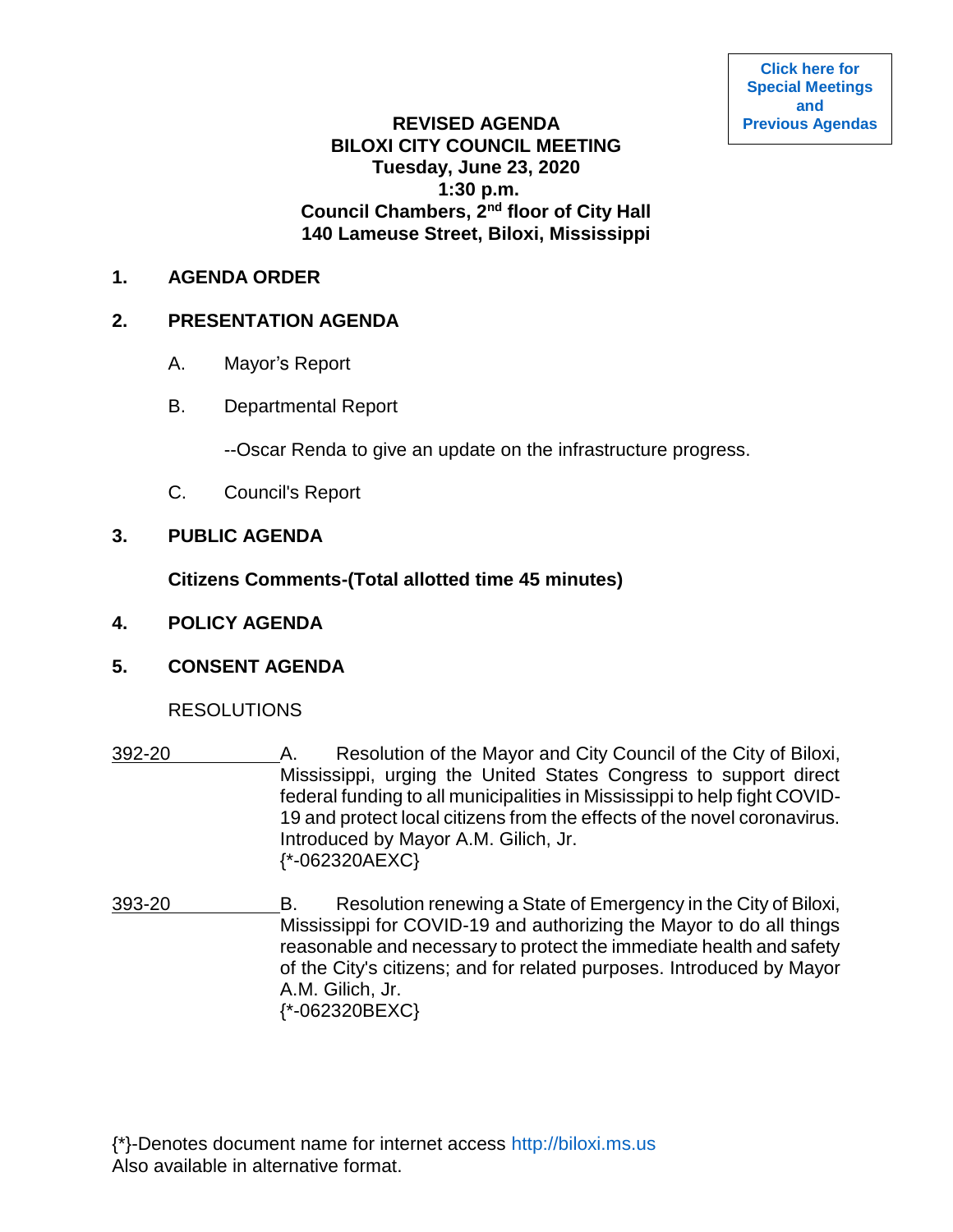#### **5. CONSENT AGENDA-Continued**

- 394-20 C. Resolution approving renewal of agreement with TCSWare for maintenance of the L3 DVD/Blue Ray and Rimage 2000i Rapid Exchange utilized in connection with cameras in police vehicles. Introduced by Mayor A.M. Gilich, Jr. {\*-062320ACON}
- 395-20 D. Resolution authorizing entry into Professional Services Agreement with Pickering Firm, Inc. for Capital Project No. 1069: Kuhn Street Boat Ramp. Introduced by Mayor A.M. Gilich, Jr. {\*-062320BCON}
- 396-20 E. Resolution authorizing submission of a grant application to the Mississippi Department of Marine Resources for Tidelands funding to be utilized in connection with Capital Project No. 1054: Eagle Point Park Development. Introduced by Mayor A.M. Gilich, Jr. {\*-062320DCON}
- 397-20 F. Resolution authorizing submission of a grant application to the Mississippi Department of Marine Resources for Tidelands funding to be utilized to construct certain improvements to the Lee Street Boat Ramp. Introduced by Mayor A.M. Gilich, Jr. {\*-062320ECON}
- 398-20 G. Resolution authorizing submission of a grant application to the Mississippi Department of Marine Resources for Tidelands funding to be utilized in connection with Capital Project No. 1069: Kuhn Street Boat Ramp. Introduced by Mayor A.M. Gilich, Jr. {\*-062320FCON}
- 399-20 H. Resolution authorizing submission of a grant application to the Mississippi Department of Marine Resources for Tidelands funding to be utilized in connection with Capital Project No. 1066: Point Cadet Shoreline. Introduced by Mayor A.M. Gilich, Jr. {\*-062320GCON}
- 400-20 I. Resolution authorizing submission of a grant application to the Mississippi Department of Marine Resources for Tidelands funding to be utilized in connection with Capital Project No. 1029: Sherman Canaan Fishing Dock Improvements. Introduced by Mayor A.M. Gilich, Jr. {\*-062320HCON}

{\*}-Denotes document name for internet access [http://biloxi.ms.us](http://biloxi.ms.us/) Also available in alternative format.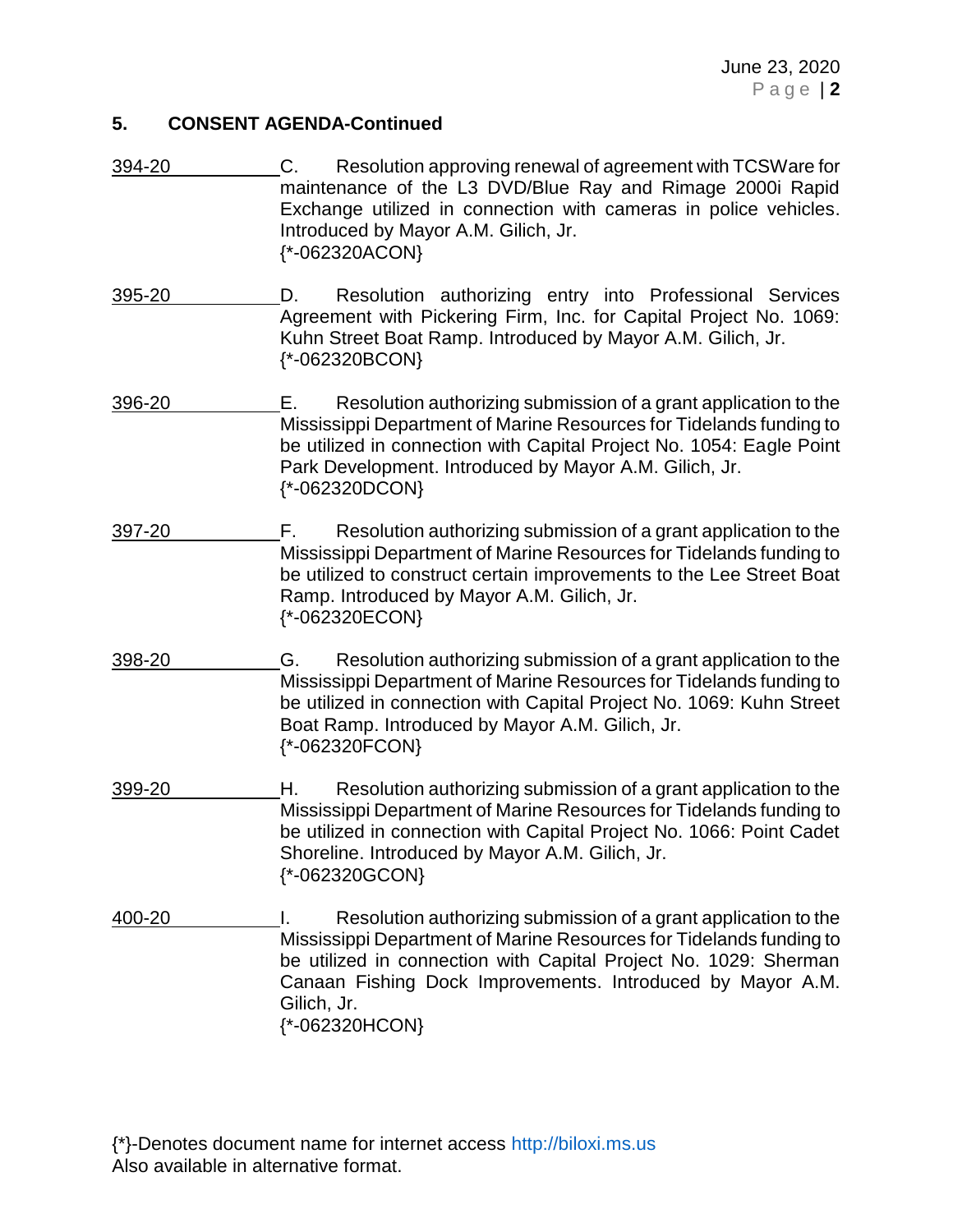# **5. CONSENT AGENDA-Continued**

- 401-20 J. Resolution authorizing submission of a grant application to the Mississippi Department of Marine Resources for Tidelands funding to be utilized in connection with Capital Project No. 1000: West Biloxi Boardwalk. Introduced by Mayor A.M. Gilich, Jr. {\*-062320ICON}
- 402-20 K. Resolution authorizing submission of a grant application to the Mississippi Department of Marine Resources for Tidelands funding to be utilized in connection with Capital Project No. 990: Popps Ferry Causeway Park. Introduced by Mayor A.M. Gilich, Jr. {\*-062320JCON}
- 403-20 L. Resolution authorizing entry into Cost Per Copy Agreement with RJ Young Company, Inc. for the lease of a copier to be utilized by the City Council. Introduced by Mayor A.M. Gilich, Jr. {\*-062320KCON}
- 404-20 M. Resolution accepting grant funds from the Mississippi Tennis **SUBSTITUTE** Association and amending the municipal budget for fiscal year ending September 30, 2020 to recognize grant funds into the budget for Capital Project No. 1044: Circle Park Upgrades. Introduced by Mayor A.M. Gilich, Jr. {\*-062320LCON}
- 405-20 N. Resolution authorizing renewal of Agreement for the Supply and Maintenance of Services with Glory Global Solutions, Inc. for the maintenance of a currency counter utilized by the Biloxi Police Department. Introduced by Mayor A.M. Gilich, Jr. {\*-062320MCON}
- 406-20 O. Resolution authorizing renewal of the Preventive Maintenance Agreement with Associated Office Systems for maintenance of the Biloxi Police Department's evidence vault. Introduced by Mayor A.M. Gilich, Jr. {\*-062320NCON}